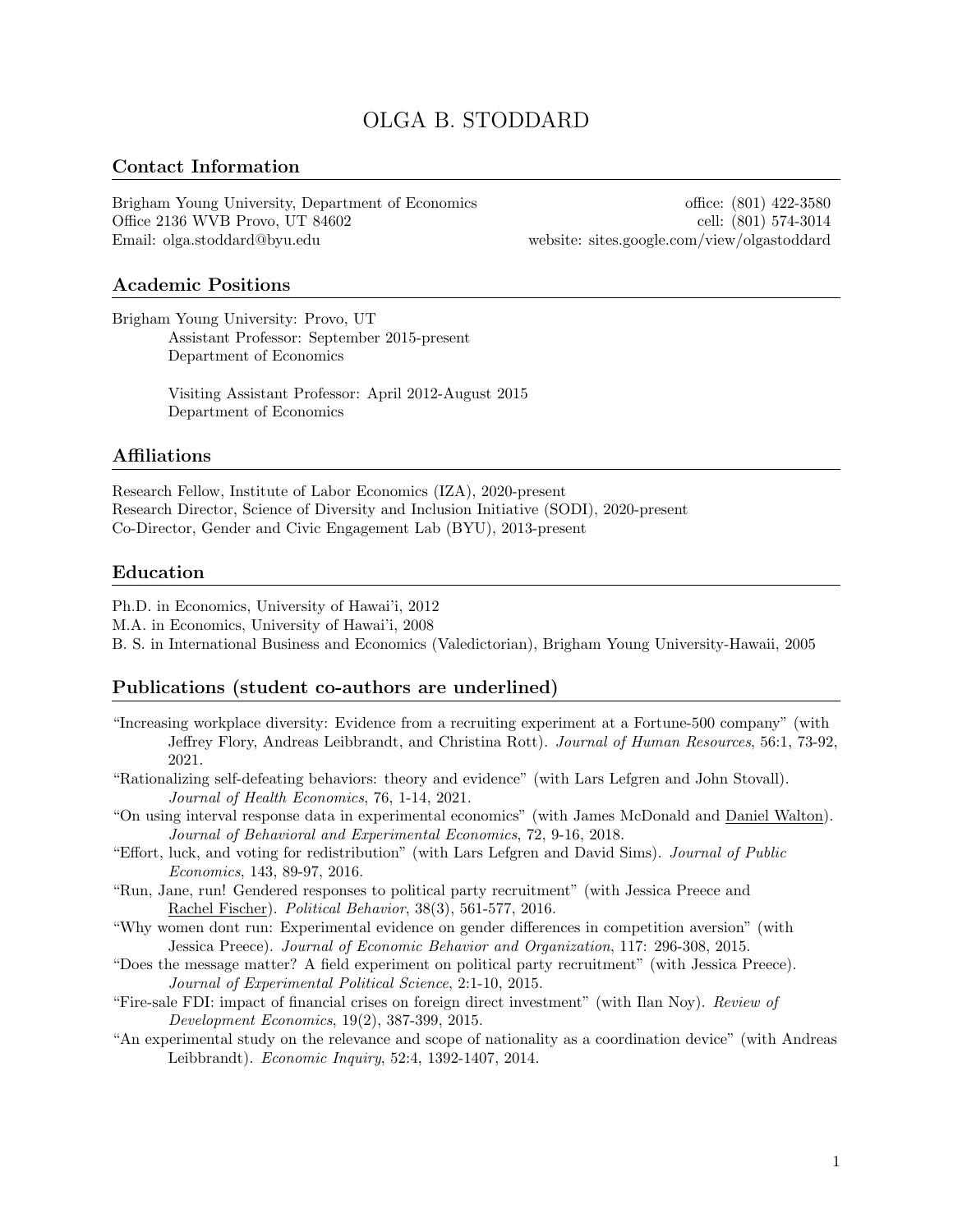## Under review and working papers (student co-authors are underlined)

"Strength in numbers: A field experiment in gender, influence, and group dynamics" (with Chris Karpowitz and Jessica Preece). IZA Discussion Paper 13742. R&R, Journal of Political Economy.

"Signals from on high and the power of growth mindset: A field experiment in workplace diversity" (with Jeffrey Flory, Andreas Leibbrandt, and Christina Rott). IZA Discussion Paper No. 14383. R&R, Management Science.

"Valuing Diversity: Experimental Evidence of Asymmetric Responses to Diversity in Outcomes" (with Jeffrey Flory, Andreas Leibbrandt, Olga Shurchkov, and Alva Taylor).

"The other 1%: class leavening, contamination and voting for redistribution" (with Lars Lefgren and David Sims). NBER Working Paper 24617.

"Prospect of economic mobility and preferences for redistribution" (with Lars Lefgren and David Sims).

## Teaching Experience

### Brigham Young University:

Intermediate Micro Theory (Econ 380): Economic Development (Econ 230, Econ 431); Economic Growth (Econ 432).

### University of Hawai'i:

International Trade and Globalization (Econ 430); Microeconomics - Principles (Econ 130) and Intermediate (Econ 300); Macroeconomics - Principles (Econ 131).

## Invited Conference and Seminar Presentations (including scheduled)

| Stockholm University, Uppsala University, Gothenburg University, ASSA (discussant)               |
|--------------------------------------------------------------------------------------------------|
| Ateneo de Manila University, Discrimination Workshop (University of East Anglia) (session chair) |
| George Mason University, Claremont McKenna College, University of Regensburg,                    |
| Luxembourg Institute of Socio-Economic Research, University of Chicago Exp Brownbag              |
| ASSA (presenter and discussant), Society of Labor Economists                                     |
| Texas A&M University, ASSA (session chair and discussant), IZA ECBE Conference                   |
| Advances in Field Experiments (panelist)                                                         |
| Science of Diversity and Inclusion Spring & Fall Convenings (conference co-organizer)            |
| Economics of Education Online Seminar, Southern Economic Association Conference                  |
| Economics of Discrimination & Disparities Seminar, ESA Job Market Seminar (discussant)           |
| University of Utah, Advances in Field Experiments                                                |
| Science of Diversity and Inclusion (conference co-organizer), Utah Experimental Conference,      |
| Western Economic Association International                                                       |
| Methods in Experimental Economics Research                                                       |
| Science of Diversity and Inclusion (conference co-organizer)                                     |
| NBER Labor Studies, Advances in Field Experiments, Economic Science Association,                 |
| Science of Diversity & Inclusion (co-organizer), Utah State Experimental Conference,             |
| University of Chicago Summer Institute on Field Experiments,                                     |
| University of California Santa Barbara, Utah State University, Advances in Field Experiments     |
| Bias Interrupters Working Group, Bay Area Behavioral and Experimental Workshop                   |
| Science of Philanthropy, Utah Valley University, BYU Romney Institute                            |
| <b>BYU Political Science Department</b>                                                          |
| NBER Summer Institute - Joint LS and PE meeting, Economic Science Association                    |
| Weber State University, Economic Science Association                                             |
|                                                                                                  |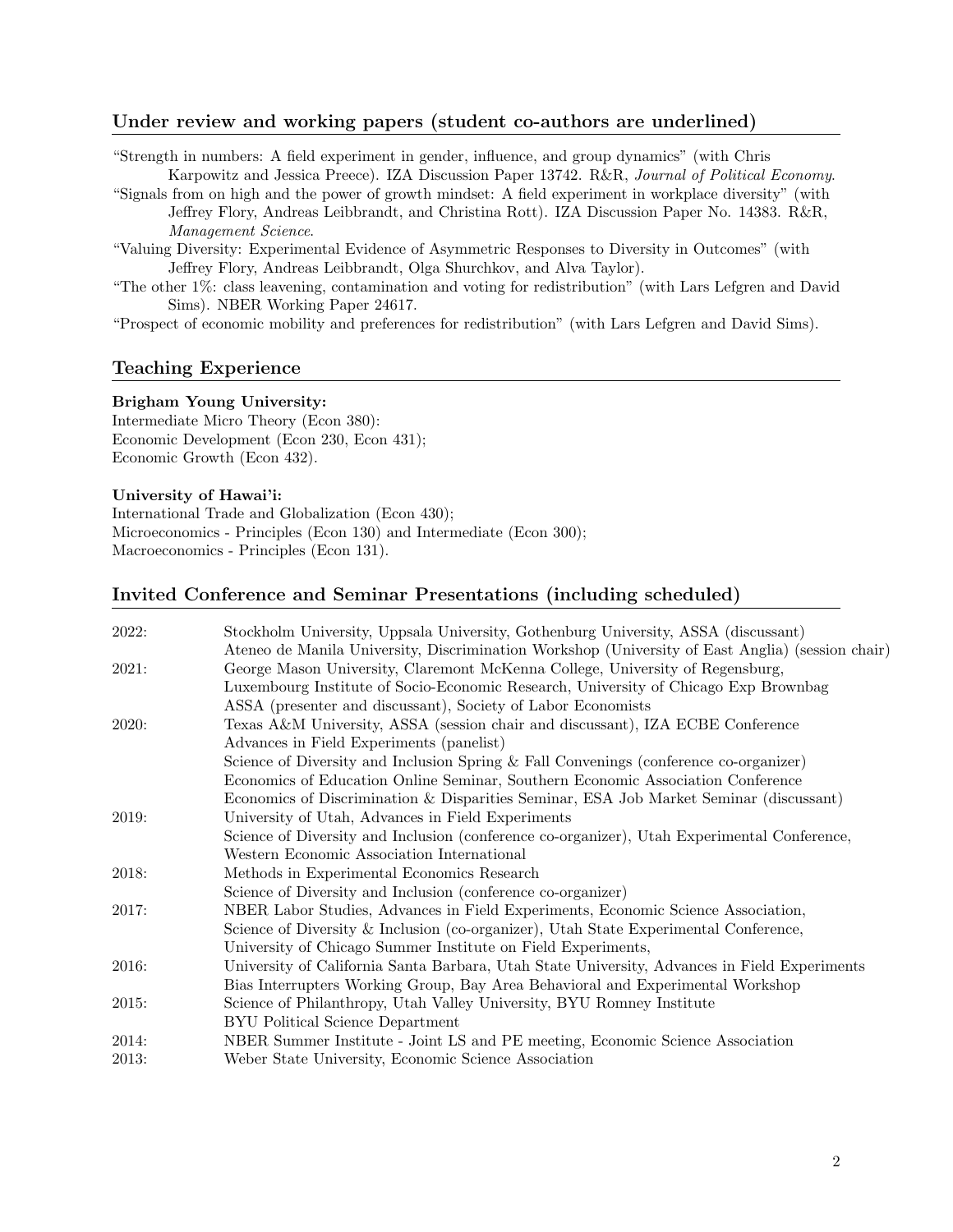# Other Invited Presentations and Media Appearances

| 2021: | Indiana University Statewide Summit on Women in Tech, Tea for Teaching Podcast    |
|-------|-----------------------------------------------------------------------------------|
|       | Women in Machine Learning & Data Science - Boston Chapter                         |
|       | Emotion Publishers Women's Day Conference                                         |
|       | BYU Global Women's Studies Colloquium                                             |
|       | BYU Psychology Department Graduate Student Professional Seminar                   |
| 2020: | Qualtrics, DigiCert, BYU Marriott School Women in Business                        |
|       | BYU-Hawaii Women in Leadership, BYU Center for Teaching and Learning              |
| 2019: | KSL Radio Voices of Reason, BYU Radio Top of Mind                                 |
| 2018: | BYU Kennedy Center, BYU Marriott School Women in Business, BYU Adam Smith Society |
| 2017: | Bias Interrupters Working Group                                                   |
|       |                                                                                   |

# Grants and Awards

| 2022-2023: | Russell Sage Foundation (with Chris Karpowitz and Jessica Preece) - \$34,200                                                                                                   |
|------------|--------------------------------------------------------------------------------------------------------------------------------------------------------------------------------|
| 2021-2022: | BYU Women's Research Initiative Grant (joint with Chris Karpowitz and Jessica Preece) -<br>\$5,000                                                                             |
| 2019-2020: | BYU FHSS Mentoring Environment Grant (joint with Chris Karpowitz and Jessica Preece)<br>$-$ \$20,000                                                                           |
|            | David O McKay Research Grant (with Jessica Preece and Chris Karpowitz) - \$24,900<br>BYU Women's Research Initiative Grant (with Jessica Preece and Chris Karpowitz) - \$5,000 |
| 2017-2018: | Marjorie P. Hinckley Research Award (joint with Chris Karpowitz and Jessica Preece) -<br>\$22,000                                                                              |
|            | BYU FHSS Research Grant (with Lars Lefgren and David Sims) - \$6,000                                                                                                           |
| 2016-2017: | BYU Mentoring Environment Grant (joint with Chris Karpowitz and Jessica Preece) -<br>\$20,000                                                                                  |
|            | BYU Office of Research and Creative Activities - Mentoring Environment Grant (joint with<br>Lars Lefgren and David Sims) - \$14,800                                            |
|            | BYU Office of Research and Creative Activities - Mentoring Environment Grant (joint with<br>$Tim$ Heaton) - $$19,000$                                                          |
|            | Kennedy Center Research Grant - \$5,000                                                                                                                                        |
|            | BYU University Womens Research Initiative Grant - \$5,000                                                                                                                      |
| 2013-2015: | Emmeline B. Wells Research Grant (joint with Jessica Preece) - \$25,000                                                                                                        |
|            | BYU Office of Research and Creative Activities - Mentoring Environment Grant (joint with<br>Jessica Preece) - \$20,000                                                         |
|            | Emmeline B. Wells Research Grant (joint with Joseph Price) - \$9,300                                                                                                           |
|            | BYU Office of Research and Creative Activities - Mentoring Environment Grant (joint with                                                                                       |
|            | Joseph Price) - \$10,870                                                                                                                                                       |
| 2010:      | University of Hawaii Arts and Sciences Council Research Award - \$1,500                                                                                                        |
|            | Economics Department Outstanding Third-year Paper -\$500                                                                                                                       |
| 2009:      | University of Hawaii Graduate Student Organization Research Award - \$2,000                                                                                                    |

# Other affiliations/positions

|              | 2016 - present: Committee on the Status of Women in the Economics Profession (CSWEP), BYU liaison |
|--------------|---------------------------------------------------------------------------------------------------|
| 2018 - 2020: | Research Fellow, Science of Diversity and Inclusion Initiative (SODI)                             |
| 2015 - 2017: | Bias Interrupters Working Group, Behavioral economics group leader                                |